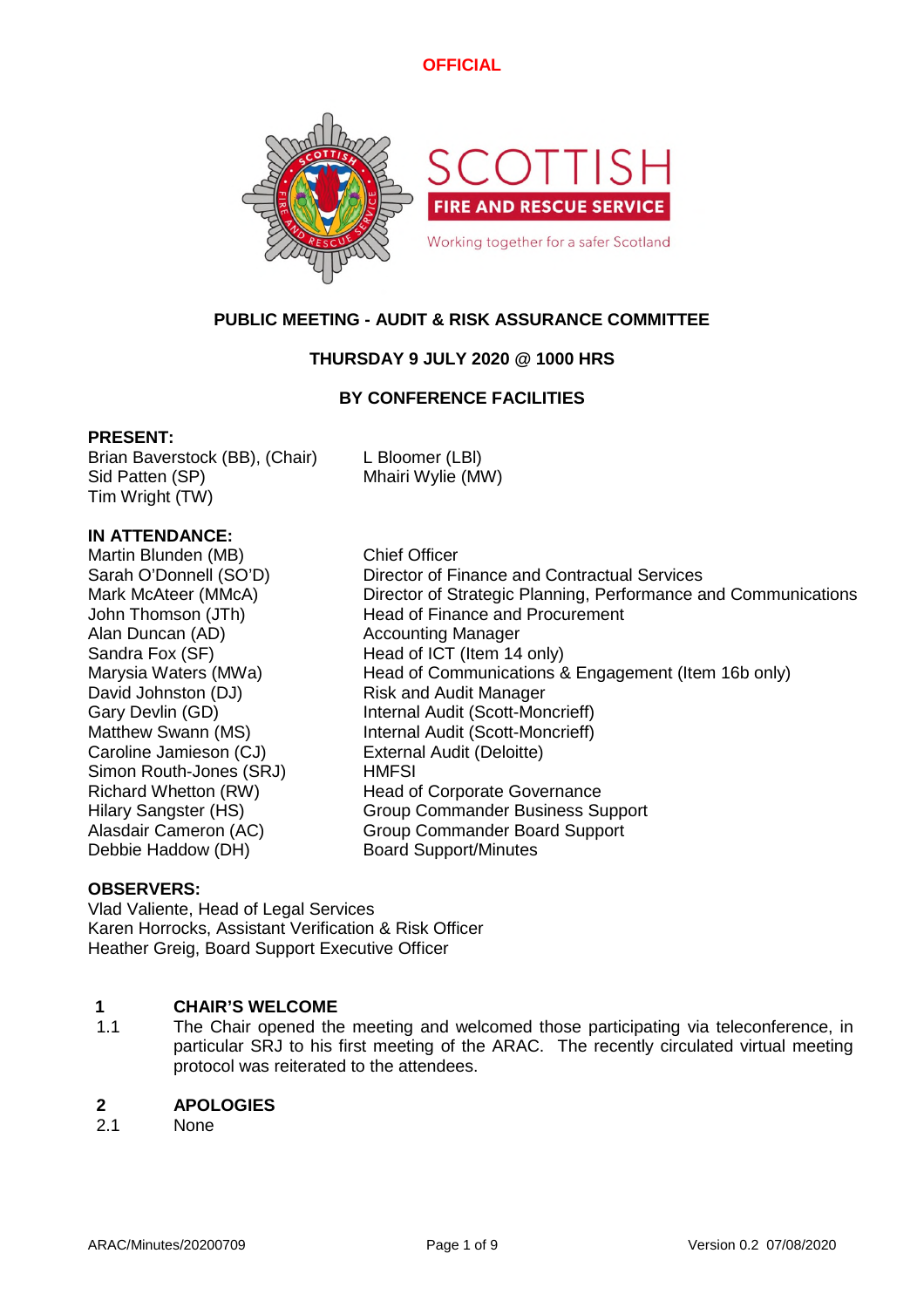### **3 CONSIDERATION OF AND DECISION ON ANY ITEMS TO BE TAKEN IN PRIVATE**

- 3.1 Following a brief discussion, it was agreed that Item 14 (Cyber Security Assurance Annual Report 2019/20) would remain in the public session and if necessary, this item would be suspended and moved to the private session.
- 3.2 No further items were identified.

#### **4 DECLARATION OF INTERESTS**

4.1 None.

### **5 MINUTES OF LAST PUBLIC MEETING: 25 MARCH 2020**

5.1 The minutes were agreed as an accurate record of the meeting.

#### 5.2 **Matters Arising**

- 5.2.1 There were no matters arising.
- 5.3 **The minutes of the public meeting held on 25 March 2020 were approved as a true record of the meeting.**

#### **6 ACTION LOG**

6.1 The Committee considered the action log and noted the updates.

> **Item 7.1.3 – SFRS Internal Audit Progress Report 2019/20 (Risk Management) (25/03/2020)** – In relation to Recommendation 5 (crystallisation of risks within the project), RW confirmed that specific evidence from the Gateway Review on the risk process within the portfolio had been provided to Scott-Moncrieff. Scott-Moncrieff were content with this additional information.

> **Item 7.2.6 – Internal Audit Charter and Plan for 2020/21 (25/03/2020) –** BB confirmed that this was discussed at the Integrated Governance Committee (25 March 2020) and would be discussed further today under Item 10a (Internal Audit Progress Report).

### 6.2 **The Committee noted the updated Action Log and approved the removal of completed actions.**

#### **7** 7.1 **COMMITTEE AUDIT ANNUAL REPORT 2019/20 TO THE BOARD AND ACCOUNTABLE OFFICER OF SCOTTISH FIRE AND RESCUE SERVICE**

- BB presented a report to the Committee for approval noting the previous circulation of the draft report and the opportunity for comments to be made. He highlighted that the report provided comment on key sources of assurance such as Internal/External Audit, HMFSI, risk management, financial control and the Committee's effectiveness. Future key issues for the Committee were the ongoing risk due to COVID-19 and the further development of risk management arrangement.
- 7.2 The Committee thanked the Board Support Team for their excellent support throughout the last year.

### 7.3 **The Committee approved the report and noted that it would be presented at the Board meeting (27 August 2020) for information.**

#### **8 DEBT WRITE OFF**

8.1 AD presented a report to the Committee seeking recommendation to write off debts raised since 1 April 2013 that remain outstanding. A breakdown of the debts and an accounting adjustment (Expected Credit Loss) was provided. Several cases have been passed to the Legal Section to pursue further legal action to recover outstanding debts. It was noted that this process was time barred and was currently on hold due to the COVID-19 pandemic.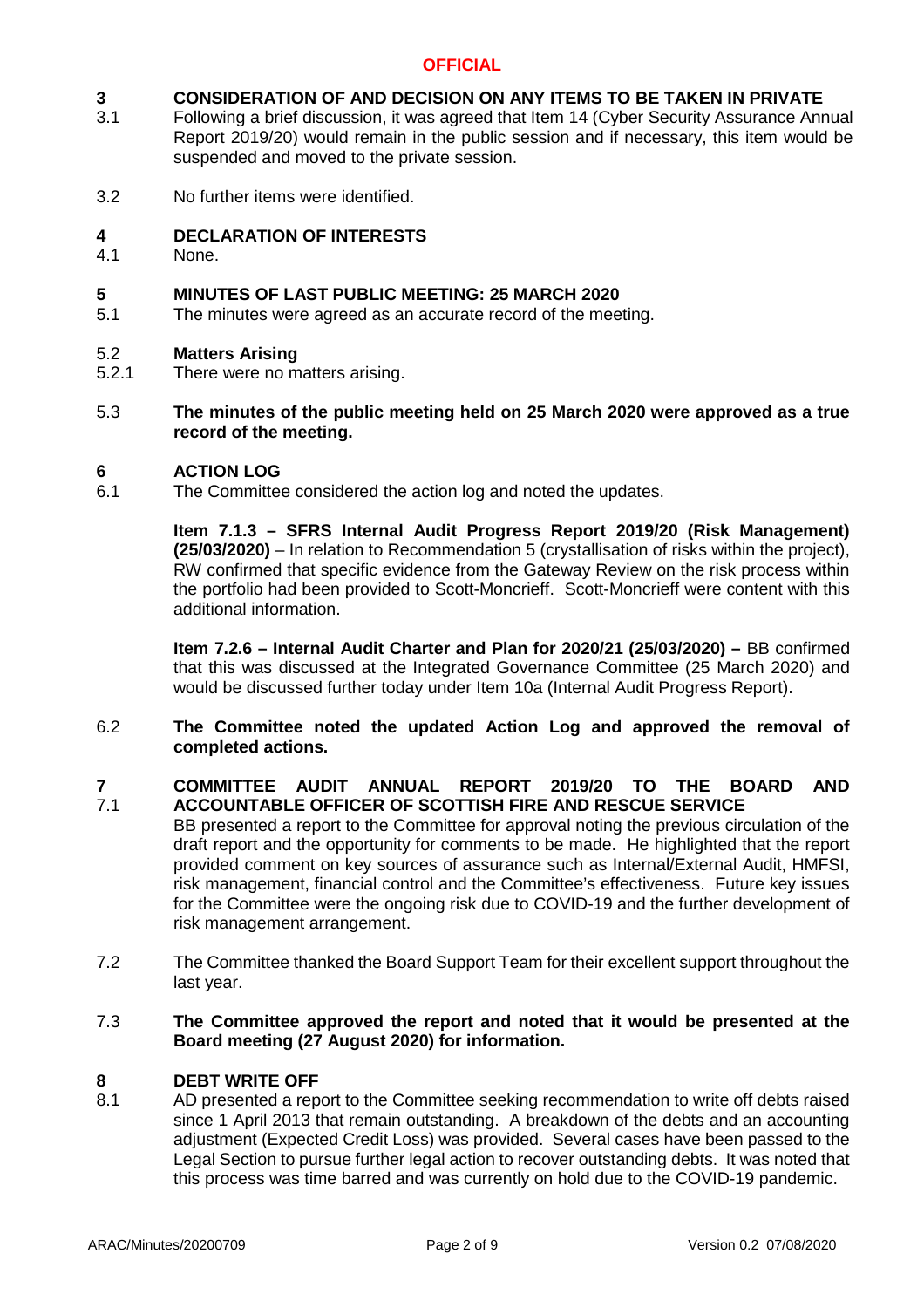8.2 AD confirmed that the Service continue to actively pursue the recovery of all outstanding debts on an ongoing basis. The annual review and specific circumstances determined whether it was realistic to continue to pursue or write off debts.

### 8.3 **The Committee recommended the debt write off as detailed in the report and noted that a summarised report would be presented at the Board meeting (27 August 2020).**

#### **9 SFRS ANNUAL GOVERNANCE STATEMENT 2019/20**

- 9.1 The Committee were asked to review the Annual Governance Statement (AGS) and support the conclusions, in particular the consistency with other governance arrangements across the organisation. The Committee commended the effort involved in the production of this excellent report which is a credit to the Service.
- 9.2 MB presented the report to the Committee advising of the Annual Governance Statement (AGS) inclusion into the Annual Report and Accounts for year ending 31 March 2020.
- 9.3 In regard to the Certificates of Assurance, MB stated that along with the actual certificate, assurance was also provided through regular meetings with Directors, overall holistic view on risk, management of risk and financial controls throughout the year.
- 9.4 The Committee questioned whether the additional governance arrangements put in place in response to COVID-19 should be reflected in the AGS. MB agreed to consider this and review the AGS, as appropriate.

### 9.5 **The Committee scrutinised the report and subject to one potential amendment (9.4), recommended its inclusion in the Annual Report and Accounts.**

#### **10 INTERNAL AUDIT**

#### 10.1 **SFRS Internal Audit Progress Report 2020/21**

- 10.1.1 MS presented a report to the Committee which summarised the progress on the delivery of the 2020/21 Internal Audit Plan and the following key points were highlighted:
	- Summary for progress in Quarter 1 and plan for Quarter 2
		- Overall progress on 2020/21 Internal Audit Plan
	- Procurement and Tendering Review to be rescheduled to Quarter 4 following a request from SFRS.
- 10.1.2 Since Scott-Moncrieff's appointment, GD informed the Committee that there had been positive engagement with management/corporate teams which has influenced and informed the development of the audit plan and programme. Discussions were ongoing regarding assurances on the transformation programme and how internal audit might best support this work.
- 10.1.3 The Committee commented on the positive and informative private meeting with Internal Audit prior to the Committee meeting and noted the management's positive response to Scott-Moncrieff's appointment.
- 10.1.4 BB reminded the Committee that the Internal Audit Plan 2020/21 was not formally approved at the previous meeting due to ongoing discussions on a potential audit of the transformation programme. This would now be discussed under the next item and, depending on the outcome of this, identify what the implications on the plan would be.

#### 10.1.5 **The Committee noted the progress report.**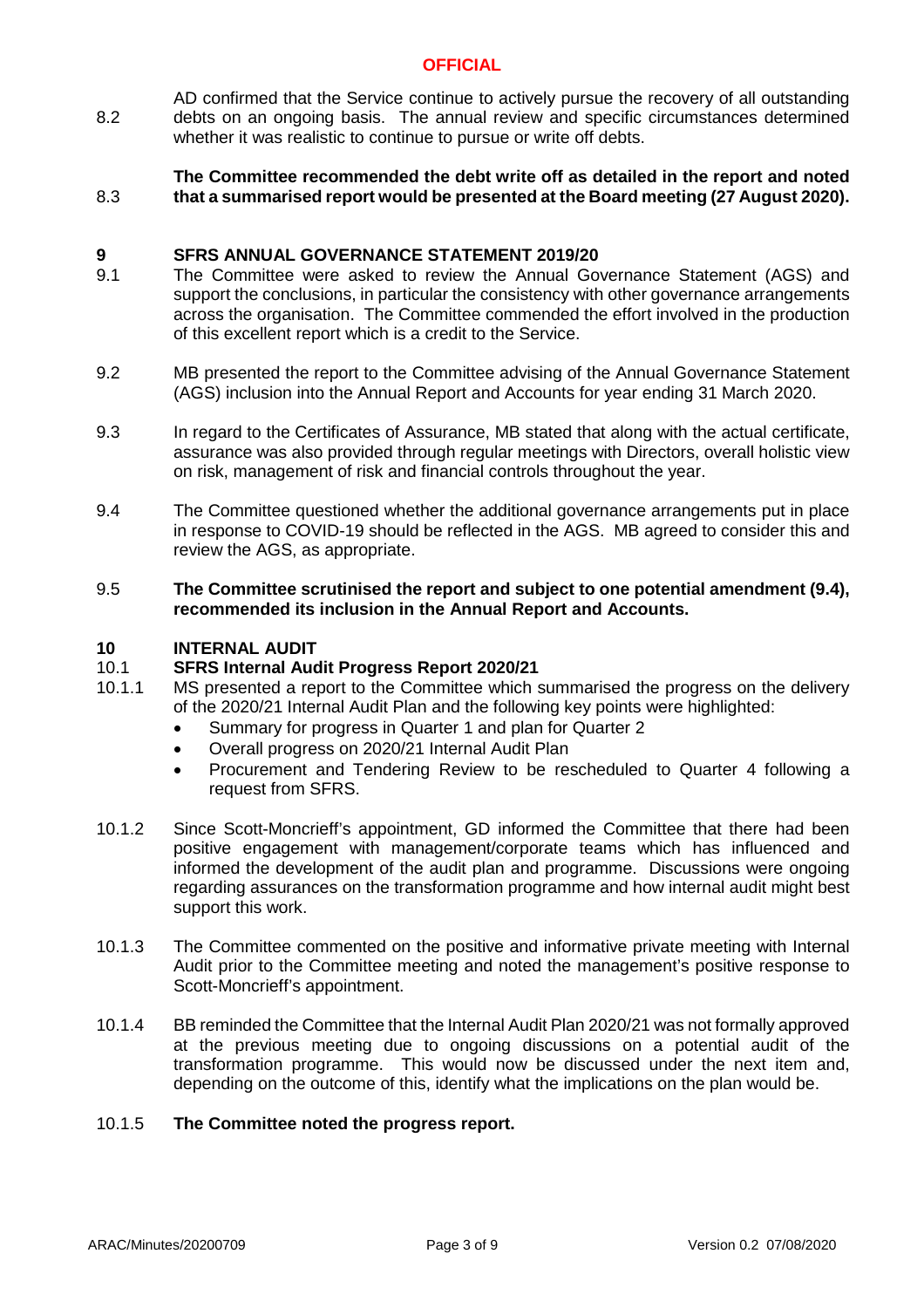## 10.2 **Transformation Programme Gap Analysis**

- 10.2.1 GD presented a report to the Committee providing an overview of the approach that would be taken in conducting an audit of the transformation programme. To do this they had reviewed the assurances received from gateway review processes, reviewed the potential scope of an internal audit and identified gaps. Since this review, Accenture had been commissioned to undertake a strategic review, that will encompass the transformation programme.
- 10.2.2 MS informed the Committee that the review (gap analysis) identified the areas not covered by the Gateway Review and a further internal audit review would provide an overall rounded assurance whilst taking cognisance of the work being undertaken by Accenture. GD noted the importance of timing to undertake this further work so as to to best help and support management and complement the Accenture review.
- 10.2.3 MB reminded the Committee that the Gateway Review was undertaken in February 2020 and there had been limited time to progress this prior to COVID-19 response/lockdown. As the transformation programme was predominately predicated on broadening the role of Firefighters and the ballot was rejected, the Service have reviewed their Future Vision and would be re-engaging with personnel. He also commented on the relationship with the Accenture review and the impact of parliamentary elections in 2021. MB agreed that timing was important and in his opinion, felt it would not be appropriate for a further internal audit review to be considered within the current financial year.
- 10.2.4 The Committee commented on the benefit of further discussions to understand the implications of the rejected ballot, COVID-19 and Accenture's review to help plan ahead. An opportunity for an early light touch review this financial year may be helpful but clear value would need to be identified.

## **ACTION: BB**

10.2.5 The Committee welcomed the report and the clear scope and depth of internal audit work in this area. The Chair would include a summary of this position when reporting to the Board on the Internal Audit Plan 2020/21.

#### 10.2.6 **The Committee noted the report.**

#### 10.3 **Assurance Mapping**

- 10.3.1 GD reminded the Committee that there is a requirement on SFRS to develop an Assurance Framework which helps the organisation and Audit Committee to focus in on key assurance needs and potential gaps. The Assurance Framework is usually taken forward in the form of an assurance mapping process
- 10.3.2 SFRS's current assurance map was high level and GD suggested that clearer recording of the quality rating of assurance across the SFRS's assurance map would be beneficial.
- 10.3.3 MB thanked GD for his comments and suggested that a meeting between MB/SO'D/GD be arranged to discuss potential improvements which in turn would allow the Committee to review key areas of business.

**ACTION: SO'D**

#### 10.3.4 **The Committee noted the verbal report.**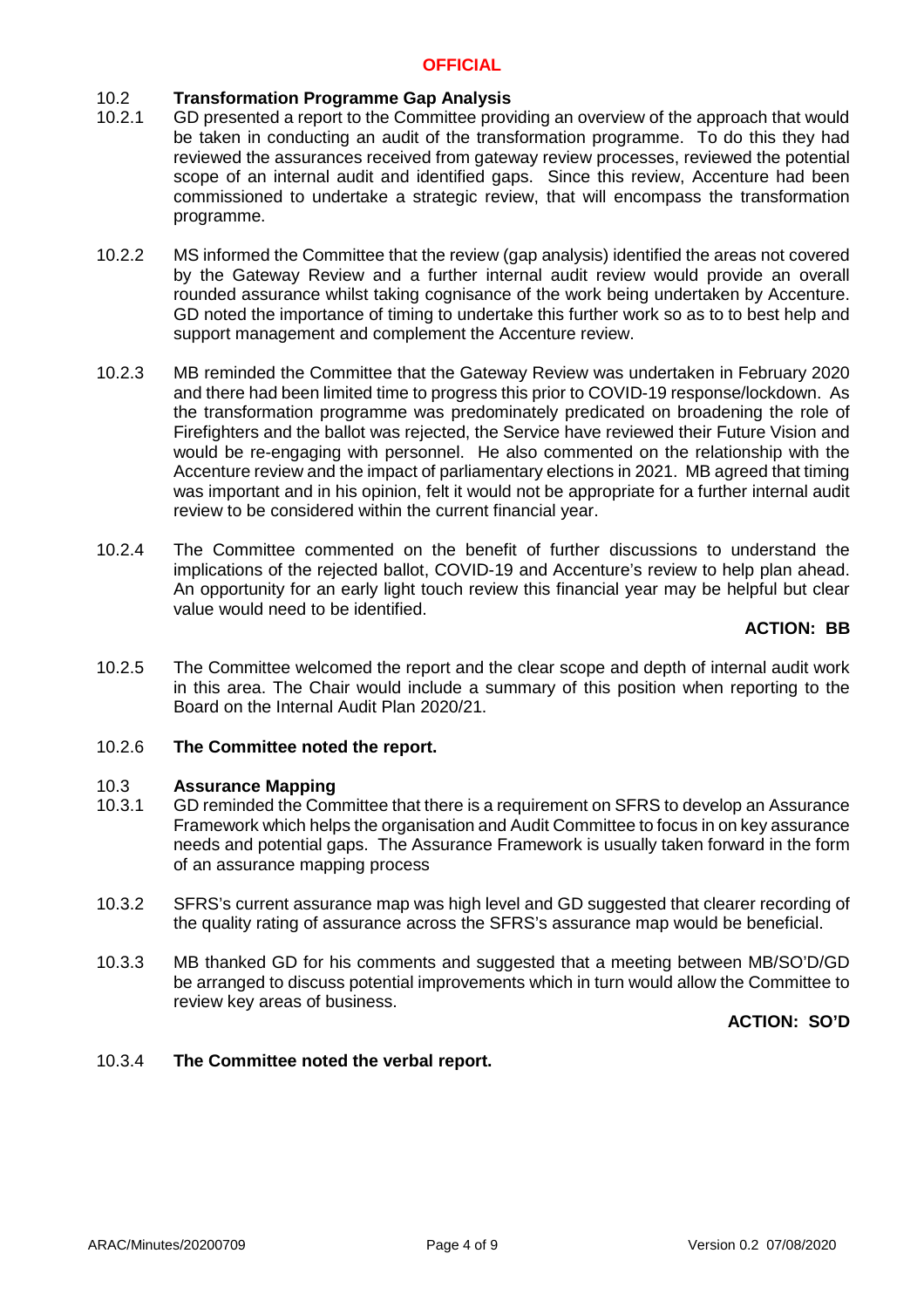#### $10.4$ **Internal Audit Report - Progress Update**

- 10.4.1 MS presented a report to the Committee outlining the current status of the recommendations raised by Internal Audit noting the inclusion of a comments section from Scott-Moncrieff. Work was ongoing to ensure that the narrative and percentage completed figures were accurate and consistent.
- 10.4.2 In relation to the KPIs percentage of action completed on time, SO'D commented on the historic issue of setting unrealistic targets, impacts of external factors, audits being superseded by other events, etc. Some older actions were broader than finance and the follow up of these actions would now come under the remit of the Senior Management Board. MS confirmed that realistic timescales for recommendations were essential going forward.
- 10.4.3 In relation to Corporate Responsibility Arrangements, SO'D noted that this was an ongoing organisation challenge and further noted that this was an area of key focus for the Director of Training, Health and Assurance. DJ commented on resourcing issues, introduction of desktop audit process for significant events, recent organisational restructure and noted that some actions may have been superseded as a result.
- 10.4.4 In relation to Water Planning Arrangements, SO'D confirmed that progress was being made with Scottish Water to resolve issues and that the Strategic Leadership Team have approved the inclusion of the development of the ICT system within the ICT Workplan.

#### 10.4.5 **The Committee noted the report.**

#### 10.5 **Fraud Risk Management Arrangements – Management Response**

- 10.5.1 JT presented a report to the Committee to provide an update on the agreed management response and progress on action in relation to the Fraud Risk Management Arrangements audit. The following key points were highlighted:
	- Overall outcome of Reasonable Assurance with 19 recommendations including reference to best practice.
	- High recommendation to undertake a corporate fraud risk assessment. Template to be developed and incorporated into the annual governance framework.
	- Recent Audit Scotland's National Fraud Initiative report would also be taken into consideration.
- 10.5.2 In relation to the approval of new suppliers, JT stated that work had commenced to capture more evidence on suppliers and to assign a risk rating to all existing and new suppliers.
- 10.5.3 In relation to the cultural recommendation, JT noted that through engagement with the Service Delivery Area's the high volume of policies and procedures were highlighted, as well as the continued use of legacy processes. This was a known issue and would be addressed through the national action plan.
- 10.5.4 In relation to the KPI recommendation, JT informed the Committee of the generic risk on KPI, ie financial incentives and noted that there were no financial incentives attached to SFRS's KPIs. However, the importance of recording accurate KPIs would be communicated.
- 10.5.5 In relation to the use of petty cash, JT noted the ongoing reduction and replacement of petty cash with procurement cards.
- 10.5.6 JT confirmed that the Fraud Response Plan clearly indicated the need for involving Police Scotland.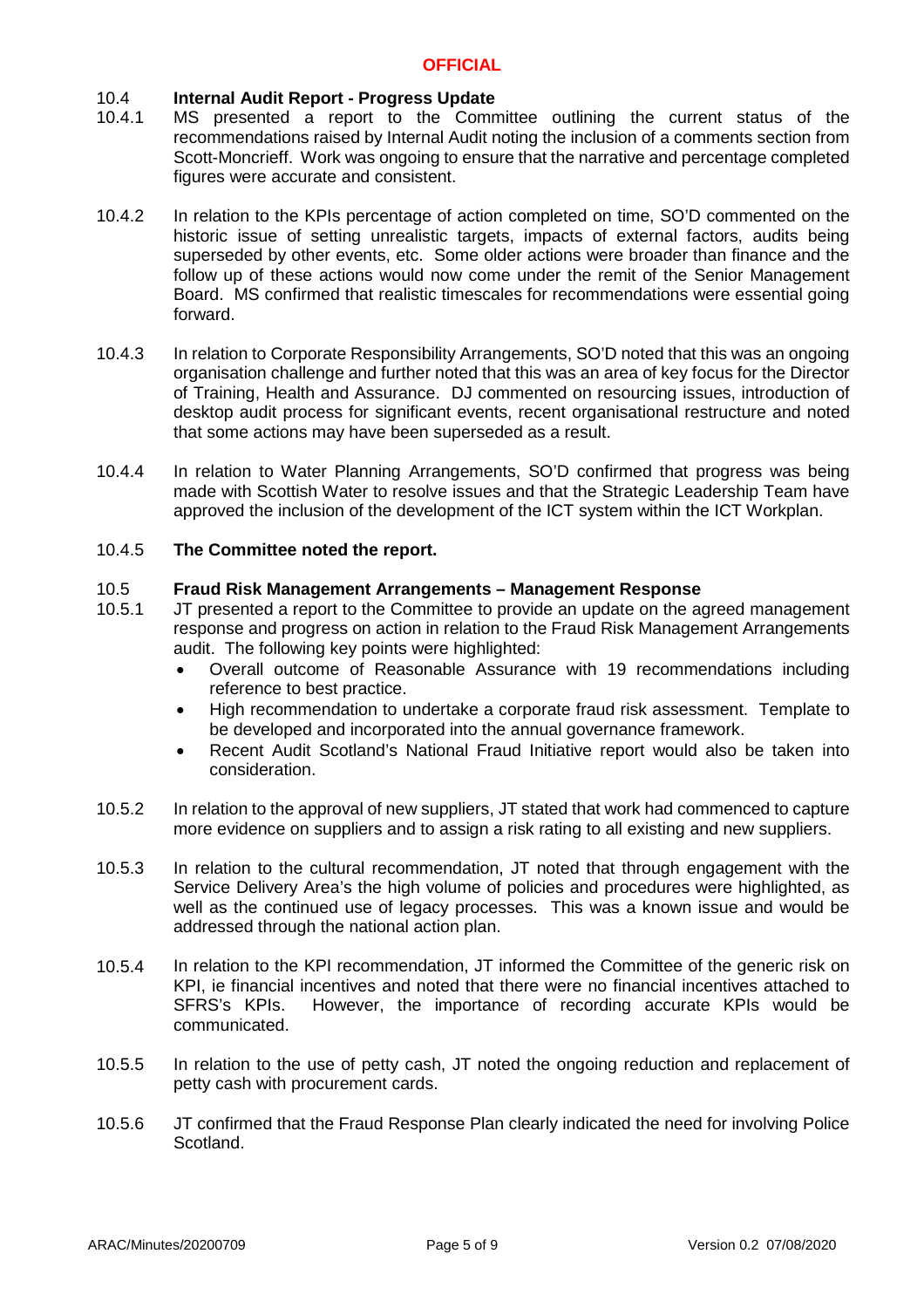10.5.7 JT commented on the introduction of this new process, the initial reflections, the need to raise awareness of potential fraud risks and develop appropriate training. Fraud risk will permeate through the Corporate into the Directorate Risk Registers.

#### 10.5.8 **The Committee noted the report.**

(*The meeting broke at 1125 hrs and reconvened at 1135 hrs.)*

#### **11 EXTERNAL AUDIT – THE AUDIT PLAN 2019/20**

- 11.1 CJ presented the Committee with the verbal report highlighting the following key points:
	- Attended stocktake count with Roddy MacKinnon, Equipment Manager.
	- Maintaining contact with Finance to identify any potential disruption to the year-end processes.
	- Contacted Scottish Government and Audit Scotland to identify any potential extension to year-end processes, if required. It was noted that there was no extension at this time from Scottish Government and Audit Scotland had confirmed that they would be pragmatic in the current circumstances.
	- Following discussions with Finance, it was anticipated that the deadline for preparing and finalising the accounts would be met.
	- Auditing of the accounts was scheduled for the end of August 2020.
- 11.2 JT informed the Committee that he was confident that the deadline would still be achieved despite the current circumstances.

#### 11.3 **The Committee noted the verbal report.**

## **12 HMFSI ROUTINE ANNUAL REPORT**

- 12.1 SRJ presented his annual report to the Committee and the following key areas were noted:
	- During 2019/20, 3 local area inspections and 2 thematic programmed reviews were undertaken. At the request of Scottish Government, a number of reviews (desktop) were also undertaken.
	- Due to the current COVID-19 pandemic, preparatory work was being carried out for the 2020/21 programmed local area inspections and thematic reviews. Fieldwork would recommence once appropriate and be carried out consciously to avoid overburdening areas/departments.
	- Follow up reviews to assess progress on recommendations/actions were scheduled and undertaken.
	- Thematic review on RDS Training had been reinstated and carried out separately to the internal Training and Employee Development Review.
	- Thematic review for Command and Control would be published in August 2020. Due to the Grenfell inquiry, the areas involving high rise buildings were extracted to avoid any delays and would be carried out under a separate thematic review during 2020/21 programme.
	- Thematic review for Assessing the Effectiveness of Inspection Activities had commenced.
	- Future thematic reviews were Management of Operational Equipment, Health & Safety and Environmental Protection.
	- Light touch review of "No Deal" Brexit Preparedness would be undertaken before the end of 2020.
	- Publication of refreshed HMFSI's Scrutiny Plan 2016-21.
	- Retirements and new appointments within the Inspectorate.
	- Thanks were extended to the Service for the continued support and agreement to release secondees to work with the HMFSI.
- 12.2 The Committee were informed that the references for the Environmental Protection Thematic review were still to be finalised.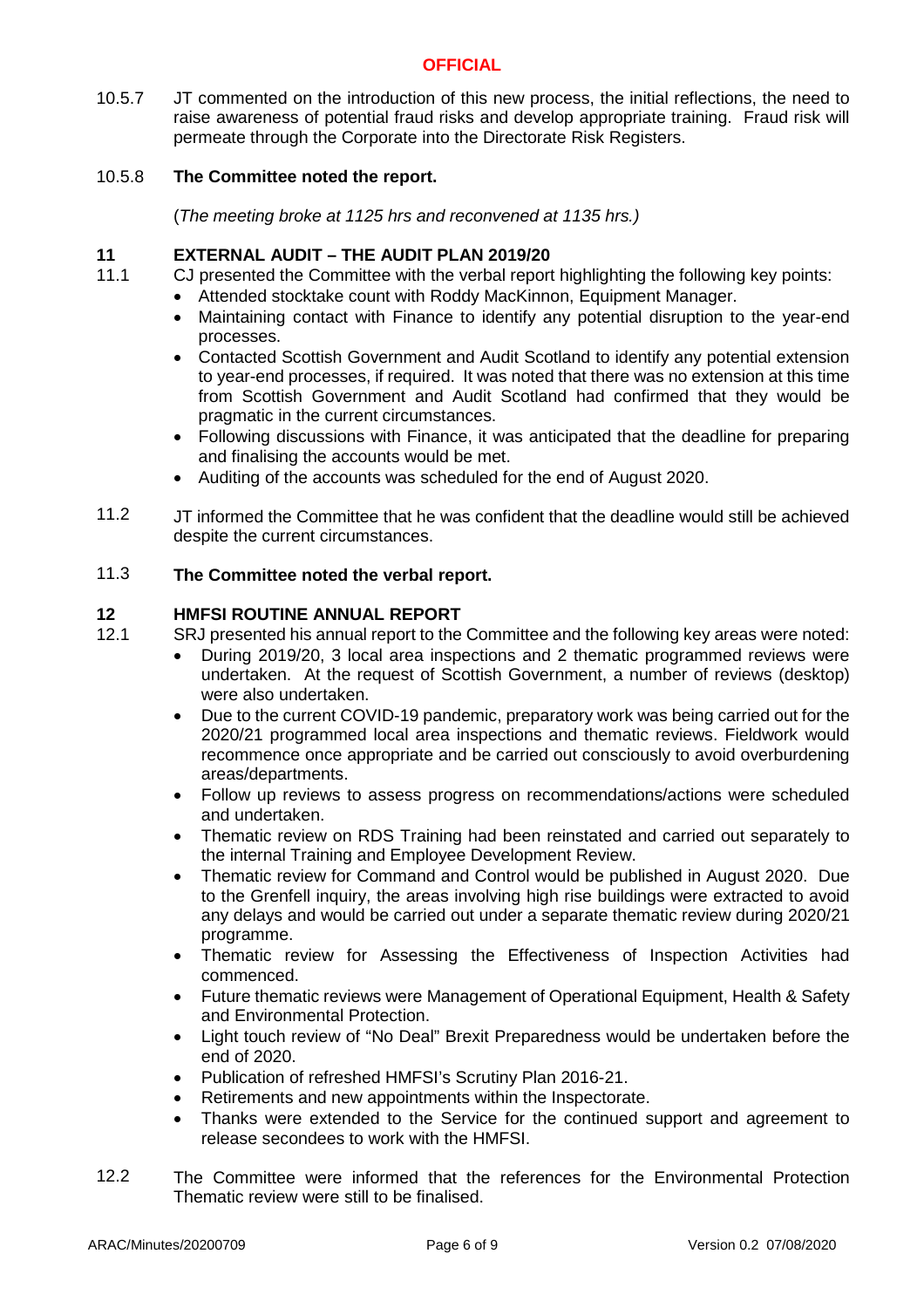- 12.3 In relation to common themes arising from local area inspections, SRJ was confident that Local Senior Officers were communicating and progressing common themes.
- 12.4 Following a brief discussion, it was agreed that it would be beneficial for Internal Audit, External Audit and the HMFSI to collaborate and align/coordinate audit activities to minimise any duplication. Update to be provided at the next meeting.

## **ACTION: BB**

12.5 The HMFSI Inspection Programme 2020/21 was available on their website.

#### 12.6 **The Committee noted the report.**

## **13 NATIONAL FRAUD INITIATIVE EXERCISE 2018/19**

- 13.1 DJ presented the report to the Committee providing an update on the outcome of the National Fraud Initiative (NFI) Exercise 2018/19. The exercise identifies potential inconsistencies (matches) that could indicate fraud or error. These matches are required to be investigated. Of the 1525 matches identified, SFRS have investigated and closed 98% with no fraudulent activities found. Matches in relation to trade creditors, duplicate suppliers, Companies House (conflict of interests) and payroll were noted.
- 13.2 The 2020/21 exercise would commence in October 2020 and data matches would be provided to the Service in January 2021.

#### 13.3 **The Committee noted the report.**

*(S Fox joined the meeting at 1205 hrs)*

### **14 CYBER SECURITY ASSURANCE ANNUAL REPORT 2019/20**

- 14.1 With reference to the Committee's earlier comment, SF confirmed that this report could be taken in public session.
- 14.2 SF presented the Committee with the annual assurance report on the Service's position in relation to cyber security, including details of cyber security incidents and their management during 2019/20. The following key point were highlighted:
	- Details of ICT security arrangements and activities undertaken to implement improvements.
	- Achieved accreditation to the Cyber Essential Standard.
	- Increase in overall number of incidents, particularly phishing, however this could be attributed to raised awareness with the Service.
	- Averaged ICT commitment to resolve each incident was 5 days.
	- Multi-factor authentication continues to be rolled out.
	- Additional guidance has been provided to all staff during the COVID-19 pandemic.
	- Cyber Security project has been included within the ICT workplan 2020/21.
- 14.3 The Committee enquired on the recommendations arising from the penetration testing and whether there were any emerging patterns. SF stated that there were no trends emerging from the recent penetration testing and there were no specific areas of concerns.
- 14.4 SF confirmed the attendees and remit (technical changes) of the Change Advisory Board. It was noted that the Digital Steering Group reviewed and prioritise the ICT requirements from all Directorates.

#### 14.5 **The Committee noted the report.**

*(SF left the meeting at 1220 hrs) (MW joined the meeting at 1220 hrs)*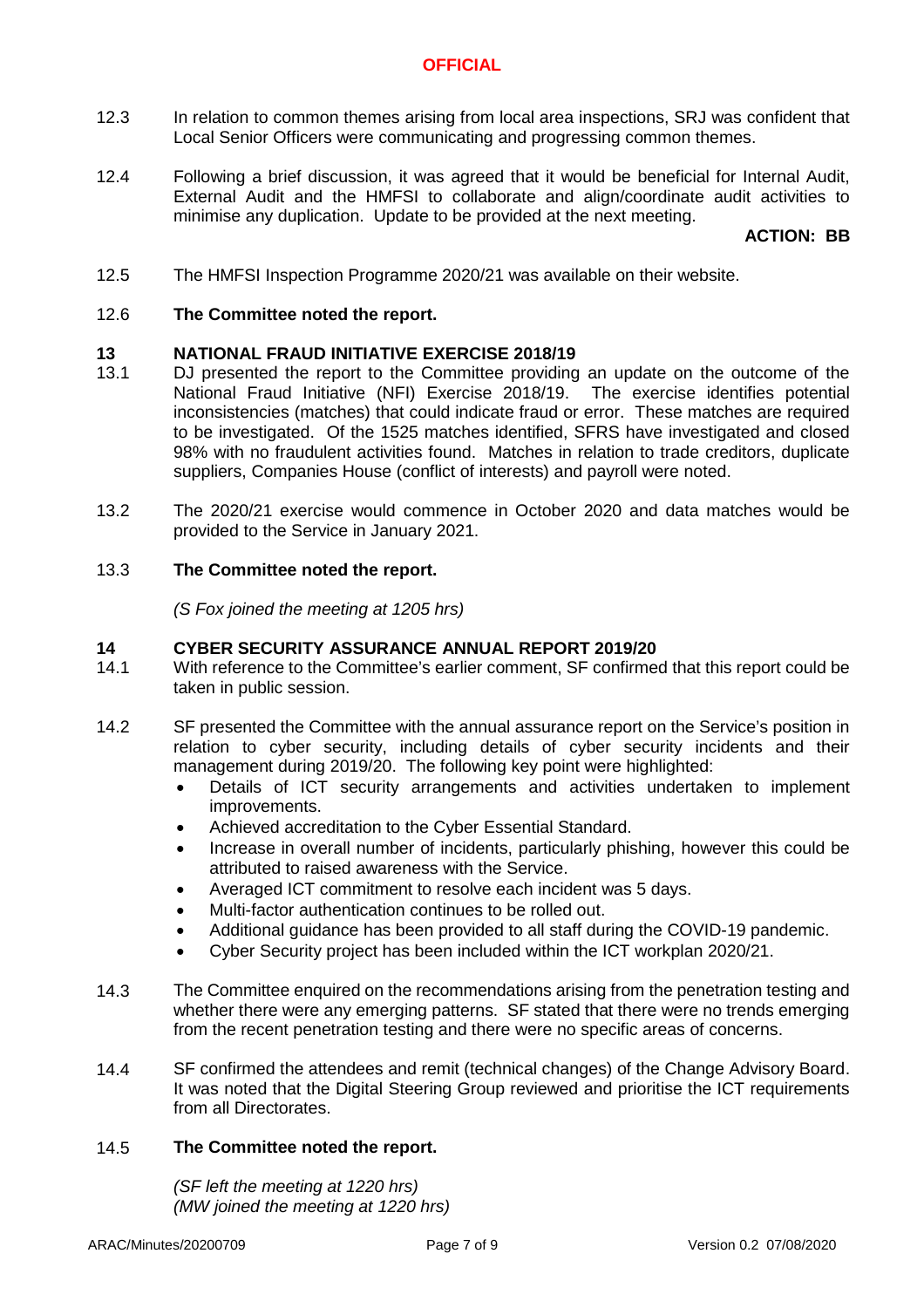# **15 QUARTERLY UPDATE OF GIFTS, HOSPITALITY AND INTEREST REGISTER**

- 15.1 DJ presented the report to the Committee providing an update on the Gifts, Hospitality and Interests Register for Quarter 4 2019/20 and highlighted the following key points:
	- Gifts, Hospitality and Interests Policy reviewed and currently out for consultation.
	- Raising awareness within the Service through iHub, SFRS News and management meetings.
	- Register updated and informed through the National Fraud Initiative and all matches were investigated and updated appropriately.
	- Publication of Declaration of Gifts/Hospitality on the SFRS Website.

### 15.2 **The Committee noted the report.**

#### **16 INTERNAL CONTROLS UPDATE**

#### 16.1 **a) Strategic Risk Register**

- 16.1.1 DJ presented the revised Strategic Risk Register (SRR) along with the aligned Directorate Risks to the Committee. The following key points were highlighted:
	- Internal audit of risk management framework at the end of 2019/20. Current further audit by Scott-Moncrieff.
	- Full review of SRR to refocus the register to better support the wider governance and assurance processes.
	- Nine strategic risks supported by 46 refreshed Directorate risks with identified governance routes.
	- Future reporting will be through In-Phase, however, the development of this template has been delayed due to COVID-19.
	- Schedule of SRR reporting to the Board and relevant Committees.
	- Risk session scheduled for Strategy day on 30 July 2020.
- 16.1.2 In relation to the Asset Management risk, the Committee commented on the current and target risk rating being the same. SO'D indicated that the original and target risk ratings were set at the start and end of the financial year, respectively. The Service had been realistic in setting these targets by recognising the significant investment required in this area and work would continue in this financial year to ensure that the situation does not deteriorate. The target risk indicates the aspiration of the Service through actions and controls and also indicates the planned direction of travel. The In-Phase reporting template would allow the Committee to see the integration of risk alongside the Annual Operating Plan actions and performance.

#### 16.1.3 **The Committee welcomed the refocused risk register and noted the report.**

#### 16.2 *Spotlight Risk Report – SR4.9 Protection of SFRS's Reputation*

16.2.1 MWa presented a risk spotlight report to the Committee, noting the following key points:

- Categories of reputational damage.
- Impact of reputational damage including loss of trust within the organisation, inability to recruit/retain personnel and poor staff morale leading to reduced productivity.
- SFRS have a good reputation externally but this is not necessarily replicated internally. Refocus on improved internal communication to rebuild this balance to protect the organisation's reputation.
- Internal Communication and Engagement review undertaken and action plan developed.
- Management of external reputation including introduction of OASIS model for campaigns.
- Business Partner model adopted for all projects to offer support and advice.
- Social media policy, stakeholder relationships/public engagement, complaint management and political engagement.